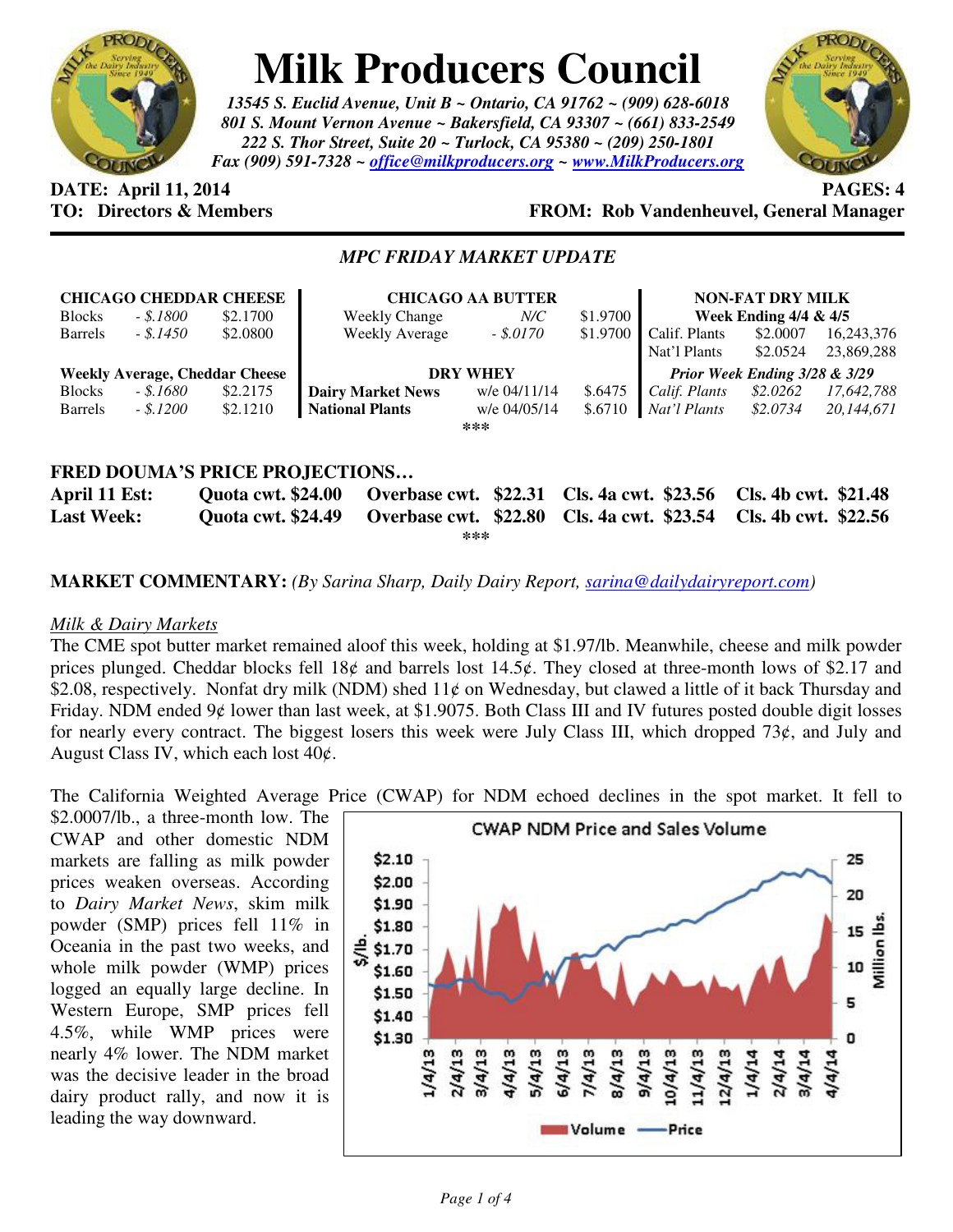

Although the butter market is holding for now, there are hints that it may soon succumb to overseas pressures. Butter prices were only slightly lower in Western Europe over the last two weeks, but they fell 13% in Oceania. After at least six months of booming exports and firm domestic demand, U.S. butter stocks are low, and prices have been wellsupported. But the U.S. is no longer the obvious source for butter. The recent drop in the Oceania butter market has put prices there at a discount to the U.S., and export demand is already slowing.

At the same time, retailers are scaling back their butter purchases, as they are all stocked up for Easter. This will free up more butter for manufacturers to build inventories, but they may be reluctant to store butter at today's prices. Futures are projecting lower values in the months to come, and butter makers don't want to be saddled with stocks that will hold a premium to the market later this year. Last year, CME spot butter peaked in mid-April and weakened into August. A similar trend is possible this year.

Manufacturers are shifting ever more whey into the higher value protein products. February production of whey protein concentrate (WPC) with 24 to 49.9% protein was 44% higher than the prior year. But despite consistent

growth in the production of WPC and whey protein isolates, stocks are falling. Demand for whey in all forms has grown thanks to the burgeoning infant formula and sports nutrition markets. This is helping to partially mute the impact of declining cheese prices on Class III futures. However, whey prices are falling in Europe, and the whey market, which is highly dependent on exports, is unlikely to remain immune to overseas pressures.

For the week ending March 29, dairy cow slaughter totaled 57,710 head. This was down 8.4% from the same week a year ago. So far this year, dairy cow slaughter has fallen 8.6% short of 2013 levels.



### *Grain Markets*

Corn futures dropped a few cents this week, and May futures settled below the \$5 mark. USDA issued its monthly revisions to supply and demand estimates this week. They now forecast corn exports at 1.75 billion bushels, 125 million bushels higher than the previous report. Ending stocks were reduced by an equal amount. But the changes were largely expected, and the markets greeted the report with a yawn.

Corn traders are now focusing on the forecast. It is warm and sunny in the Corn Belt, and planting is just beginning in western areas. The eastern Corn Belt is still too muddy for fieldwork. If the weather hampers planting efforts in the next six to eight weeks, corn could lose acreage to soybeans.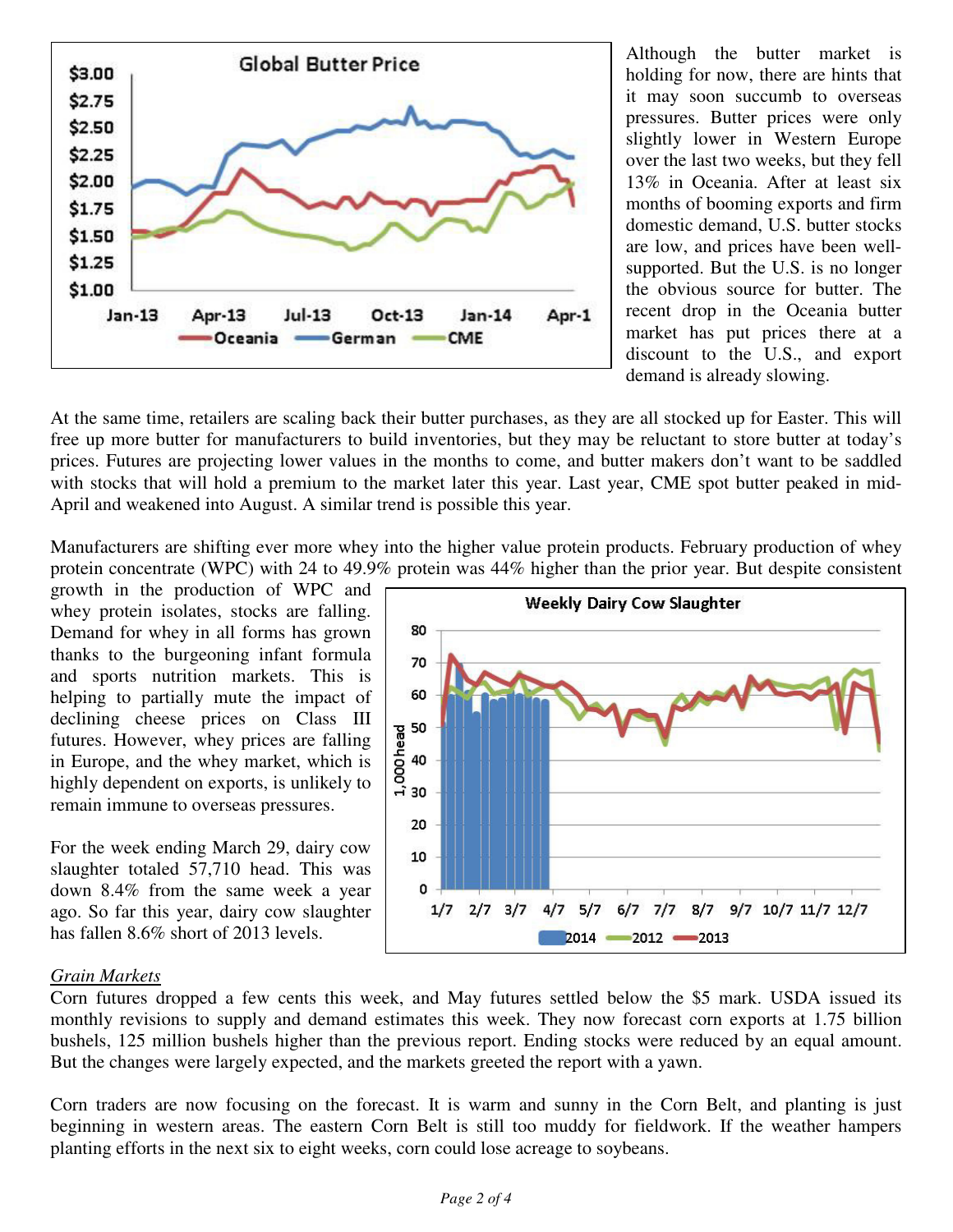Soybean futures lost a dime this week as a late-week sell-off usurped Tuesday and Wednesday's gains. The early week strength came in response to changes to the soybean balance sheet. USDA raised its estimate of soybean exports by 50 million bushels to 1.58 billion bushels. Try as it might, USDA could not offset the entire increase in export demand with cuts elsewhere. For months, USDA has struggled to reconcile the unsustainably strong pace of U.S. soybean exports and the assumption that soybean stocks at harvest can fall no lower than 145 million bushels to maintain minimal pipeline supplies. On Tuesday USDA conceded that projected export demand has eroded U.S. soybean stocks below this critical level; it trimmed 10 million bushels from its ending stocks forecast, which now stands at 135 million bushels.

China is the main culprit behind the U.S.'s unsustainable export pace. But it appears that China didn't need all that they bought. Historically, Chinese soybean processors have been granted greater access to credit when they purchase soybeans, which created a perverse incentive for Chinese importers to buy more than they need. Now the Chinese market is flooded with imported soybeans and Beijing is enforcing tighter credit standards. Importers have already defaulted on 500,000 metric tons (MT) of U.S. and Brazilian soybeans, and the U.S. Soybean Export Council warns that they may default on up to two million MT.

The cargoes in question have already left our shores and it is too late for these defaults to improve U.S. soybean supplies. However, with the world's biggest soybean buyer backing away from the market, prices are under pressure. Although the aforementioned credit incentives are unique to certain agricultural purchases and soybeans are not a proxy for other commodities, these defaults certainly don't inspire confidence in Chinese demand writ large. Makers of products that depend on Chinese demand, including dairy producers, should take notice.

**\*\*\*** 

**THE NEW "MARGIN PROTECTION PROGRAM," PART TWO – WHAT DECISIONS DAIRIES WILL HAVE TO MAKE:** *(By Rob Vandenheuvel)* Two weeks ago, we started what will be a series of several articles spread out over the coming months, providing information about the new "Margin Protection Program" (MPP), a five-year program that was included in the 2014 Farm Bill and will be implemented later this year. If you missed the introduction/background two weeks ago, you can find it on our website at: http://www.milkproducerscouncil.org/032814dpmpp.htm. The reason for this series is simple: at some point later this year, every dairy will be asked to decide whether or not you want to participate in this new program. Our hope is that you will make that decision with the most and best information available.

This week, we will be looking briefly at some of the different options you will have as a dairy farmer when deciding whether or not to participate. As I'm sure you all know by now, the MPP is not a one-size-fits-all program – each dairy will have to make a decision about how the program is structured for your operation. You'll have two adjustments that can be made:

- What percentage of your production would you like to have participating in the MPP?
- At what margin level would you like your dairy to enroll?

So for each dairy that decides to participate in this program, decisions will ultimately have to be made on the two issues above. (And by "each dairy," the program is clear that it treats each dairy facility separately, so if you own multiple dairies, each dairy will be a separate decision).

Let's start with the percentage of production that can be covered. The MPP is available for between 25 and 90 percent of your dairy's "production history." That production history is the highest annual production your dairy has had in the last three years (2011, 2012 or 2013). So as a simple example:

- Your dairy produced 10,000,000 lbs of milk in 2013, which was the highest annual production in the past three years.
- Going forward, your dairy will be able to sign up between 2,500,000 and 9,000,000 lbs of production per year to be covered under the MPP.